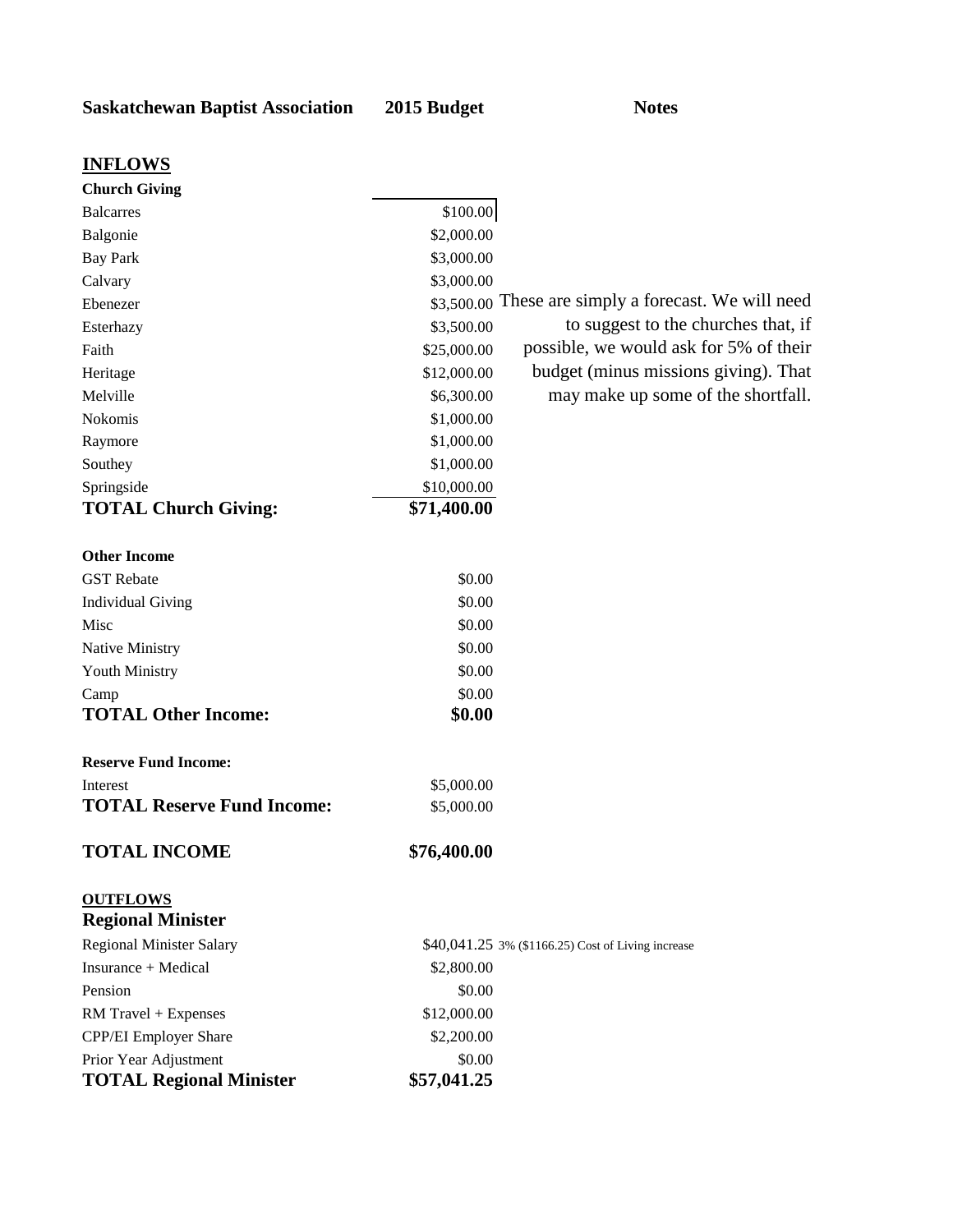| <b>Association Expenses</b> |  |
|-----------------------------|--|
|-----------------------------|--|

| <b>CCCC</b> Membership              | \$200.00    |                                                                        |
|-------------------------------------|-------------|------------------------------------------------------------------------|
| <b>CCLI</b> Membership              |             |                                                                        |
| Trienniel                           |             | $$1,000.00$ set aside yearly, to a cap of \$3000 balance               |
| General Council                     | \$1,200.00  |                                                                        |
| <b>Hosting Association</b>          | \$2,000.00  |                                                                        |
| Misc                                |             |                                                                        |
| <b>SBA Office Expenses</b>          | \$3,000.00  |                                                                        |
| <b>Payroll Services</b>             | \$575.00    |                                                                        |
| Auditing                            | \$1,200.00  |                                                                        |
| Insurance (GSBC)                    | \$12,000.00 |                                                                        |
| <b>Travel Meal Accomodation</b>     | \$3,000.00  |                                                                        |
| Legal Fees                          | \$500.00    |                                                                        |
| RM Search + Moving Exp              |             |                                                                        |
| Group Benefit Plan (AR)             |             |                                                                        |
| <b>TOTAL Association Expenses:</b>  | \$24,675.00 |                                                                        |
| <b>SBA Ministries</b>               |             |                                                                        |
| Good Spirit Bible Camp              | \$12,000.00 |                                                                        |
| Leadership Development              | \$1,000.00  |                                                                        |
| <b>Pastoral Couples Retreat</b>     |             |                                                                        |
| Youth Workers Conference            |             | \$1,000.00 set aside annually, to a cap of \$3000 balance              |
| <b>Other Ministry Expense</b>       | \$1,500.00  |                                                                        |
| First Nations Ministry (Pattimores) |             | \$3,400.00 20% decrease/year over 5 years                              |
| <b>Youth Trienniel</b>              |             | \$2,500.00 set aside annually, to a cap of \$7500 balance              |
| <b>TOTAL SBA Ministries:</b>        | \$21,400.00 |                                                                        |
|                                     |             |                                                                        |
| <b>TOTAL EXPENSES:</b>              |             | \$103,116.25 Increase of \$12666.25 from 2014 Budget                   |
| <b>NET INCOME:</b>                  |             | $-$ \$31,716.25 This figure does not include the "Reserve Fund Income" |
| <b>SBA Reserve Fund Expenses:</b>   |             |                                                                        |
| <b>SBA Ministry Fund Grant</b>      | \$6,000.00  |                                                                        |